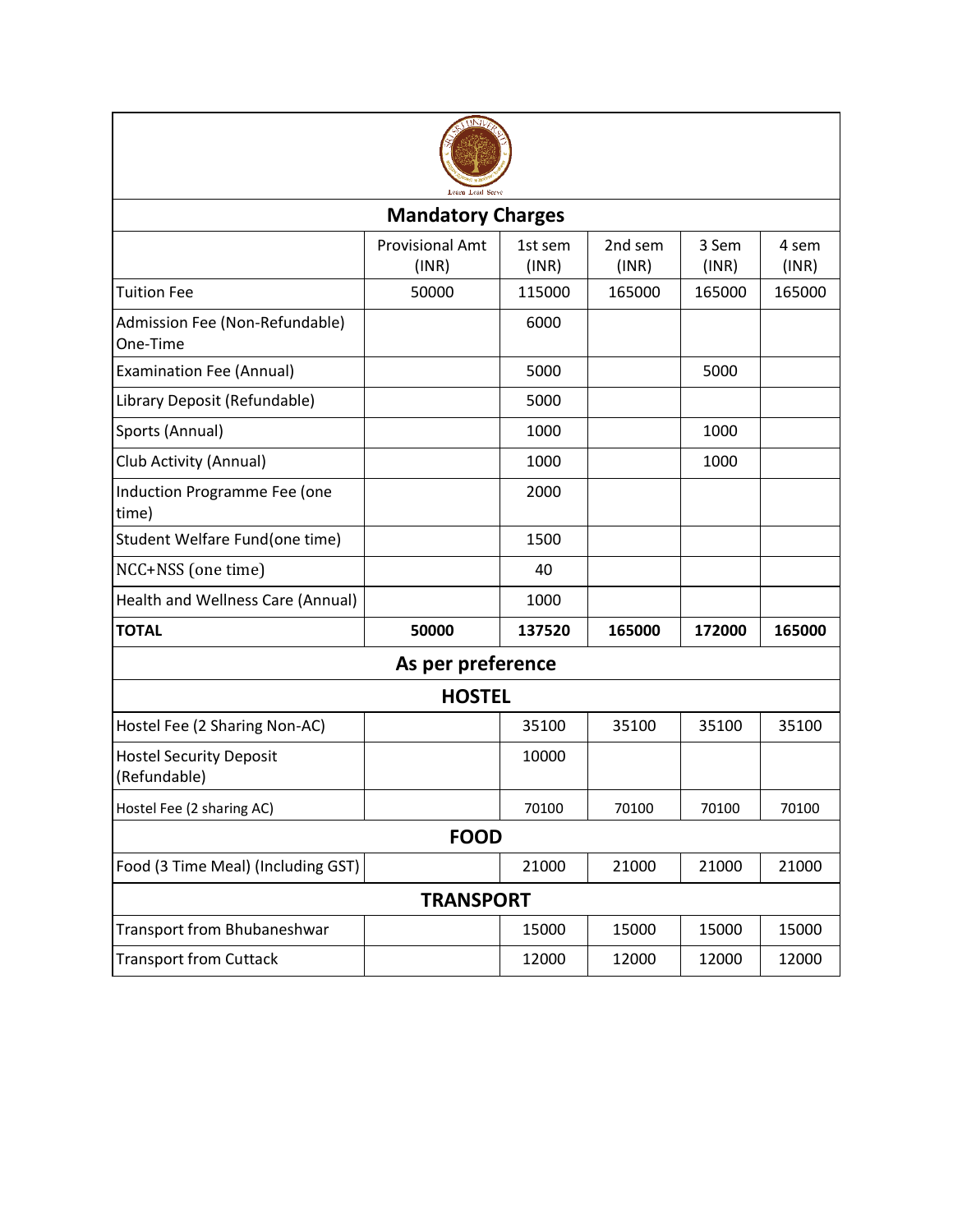| <b>MBA-Agri-Business Management 2020-22</b>    |                                    |                |                |                |                |  |  |
|------------------------------------------------|------------------------------------|----------------|----------------|----------------|----------------|--|--|
| <b>Mandatory Charges</b>                       |                                    |                |                |                |                |  |  |
|                                                | <b>Provisional Amount</b><br>(INR) | 1 sem<br>(INR) | 2 sem<br>(INR) | 3 Sem<br>(INR) | 4 sem<br>(INR) |  |  |
| <b>Tuition Fee</b>                             | 50000                              | 115000         | 165000         | 140000         | 140000         |  |  |
| Admission Fee (Non-Refundable)<br>One-Time     |                                    | 6000           |                |                |                |  |  |
| <b>Examination Fee (Annual)</b>                |                                    | 5000           |                | 5000           |                |  |  |
| Library Deposit (Refundable)                   |                                    | 5000           |                |                |                |  |  |
| Sports (Annual)                                |                                    | 1000           |                | 1000           |                |  |  |
| Club Activity (Annual)                         |                                    | 1000           |                | 1000           |                |  |  |
| Induction Programme Fee (one<br>time)          |                                    | 2000           |                |                |                |  |  |
| Student Welfare Fund (one time)                |                                    | 1500           |                |                |                |  |  |
| NCC+NSS (one time)                             |                                    | 40             |                |                |                |  |  |
| Health and Wellness Care (Annual)              |                                    | 350            |                |                |                |  |  |
| <b>TOTAL</b>                                   | 50000                              | 136890         | 165000         | 147000         | 140000         |  |  |
| As per preference                              |                                    |                |                |                |                |  |  |
| <b>HOSTEL</b>                                  |                                    |                |                |                |                |  |  |
| Hostel Fee (2 Sharing Non-AC)                  |                                    | 35100          | 35100          | 35100          | 35100          |  |  |
| <b>Hostel Security Deposit</b><br>(Refundable) |                                    | 10000          |                |                |                |  |  |
| Hostel Fee (2 sharing AC)                      |                                    | 70100          | 70100          | 70100          | 70100          |  |  |
| <b>FOOD</b>                                    |                                    |                |                |                |                |  |  |
| Food (3 Time Meal) (Including<br>GST)          |                                    | 18000          | 18000          | 18000          | 18000          |  |  |
| <b>TRANSPORT</b>                               |                                    |                |                |                |                |  |  |
| Transport from Bhubaneshwar                    |                                    | 15000          | 15000          | 15000          | 15000          |  |  |
| <b>Transport from Cuttack</b>                  |                                    | 12000          | 12000          | 12000          | 12000          |  |  |